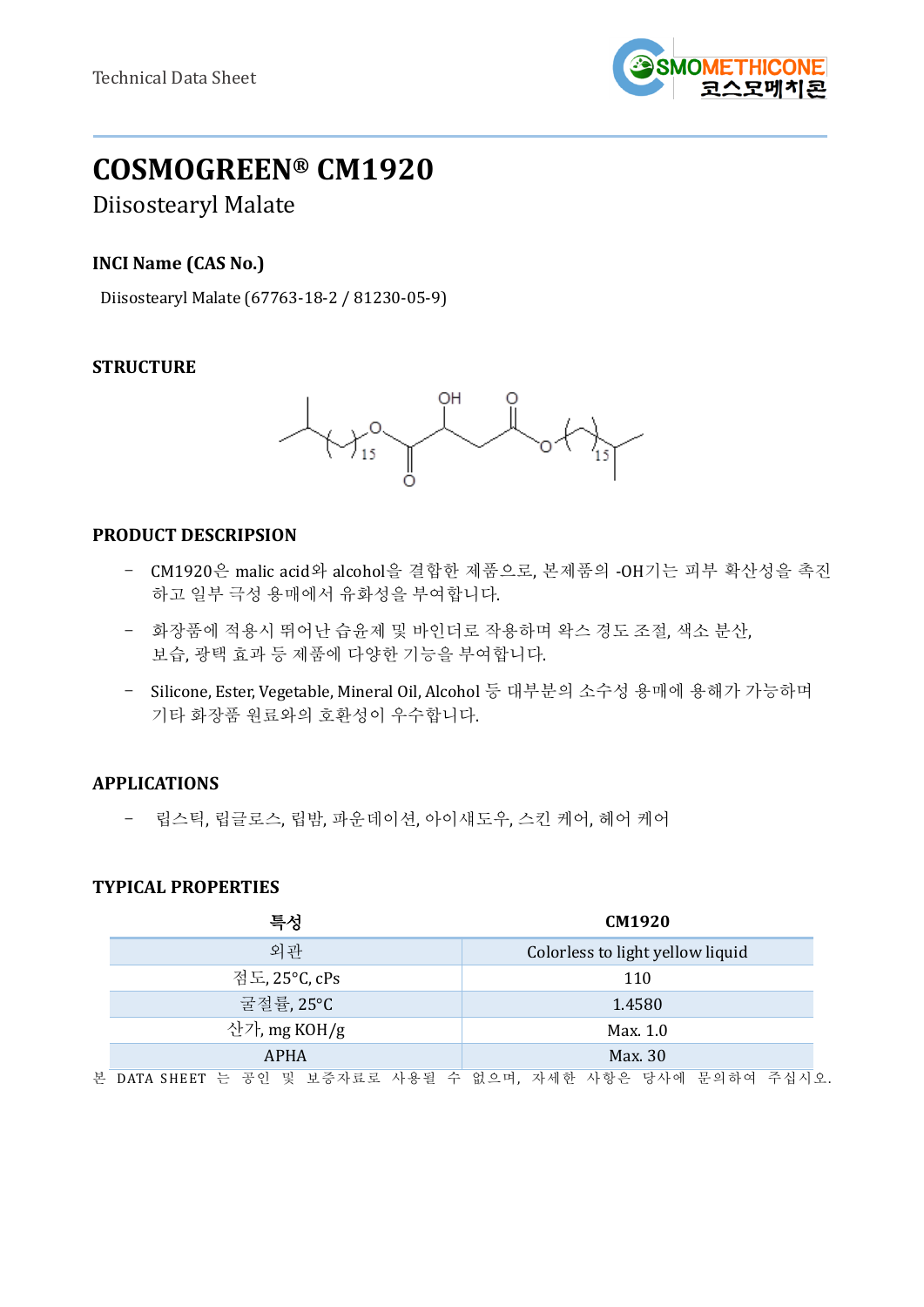

## **FORMULATIONS**

## **Transparent Lipstick**

|   |                                            | $(wt\%)$ |
|---|--------------------------------------------|----------|
| A | Dibutyl Ethylhexanoyl Glutamide            | 2.0      |
|   | Dibutyl Lauroyl Glutamide                  | 3.0      |
|   | Octyldodecanol                             | 20.0     |
| B | <b>CM1920 (Diisostearyl Malate)</b>        | 17.0     |
|   | Phytosteryl/Octyldodecyl Lauroyl Glutamate | 5.0      |
|   | <b>CM405 (Cyclopentasiloxane)</b>          | 2.0      |
|   | Tocopherol                                 | q.s.     |
|   | Preservative                               | q.s.     |
| C | Hydrogenated Polyisobutene                 | Balance  |
| D | <b>Pearlescent Pigments</b>                | q.s.     |
|   |                                            | 100.0    |

|  |  | part A 를 110℃로 승온하여 교반 |  |
|--|--|------------------------|--|
|--|--|------------------------|--|

- 2 95℃에서 part A 에 part B 를 넣고 교반
- 3 95℃에서 part C 를 넣고 교반
- 4 95℃에서 part D 를 넣고 교반
- 5 상온으로 온도를 내려 냉각

## **Lip Gloss**

|   |                                                                          | $(wt\%)$ |
|---|--------------------------------------------------------------------------|----------|
| A | Dipentaerythrityl Pentaisostearate                                       | 9.8      |
|   | <b>CM1920 (Diisostearyl Malate)</b>                                      | 29.40    |
|   | Pentaerythrityl Tetraisostearate                                         | 13.70    |
|   | Hydrogenated Polyisobutene                                               | 29.4     |
|   | <b>CM405 (Cyclopentasiloxane)</b>                                        | 4.90     |
|   | <b>CP1800 (Trimethylsiloxysilicate)</b>                                  | 4.90     |
|   | Glyceryl Tribehenate/Isostearate/Eicosandioate                           | 5.88     |
|   | Tocopherol                                                               | 0.01     |
| B | <b>Pigment Base</b>                                                      | 0.05     |
|   | Polyethylene Terephthalate Polymethyl Methacrylate Laminated Film Powder | 1.96     |
|   |                                                                          | 100.0    |

#### 코스모메치콘㈜

본사 및 공장 Phone: +82-63-722-9300 Fax: +82-63-722-9302 Address: 전라북도 익산시 함열읍 익산대로 78길 145-18

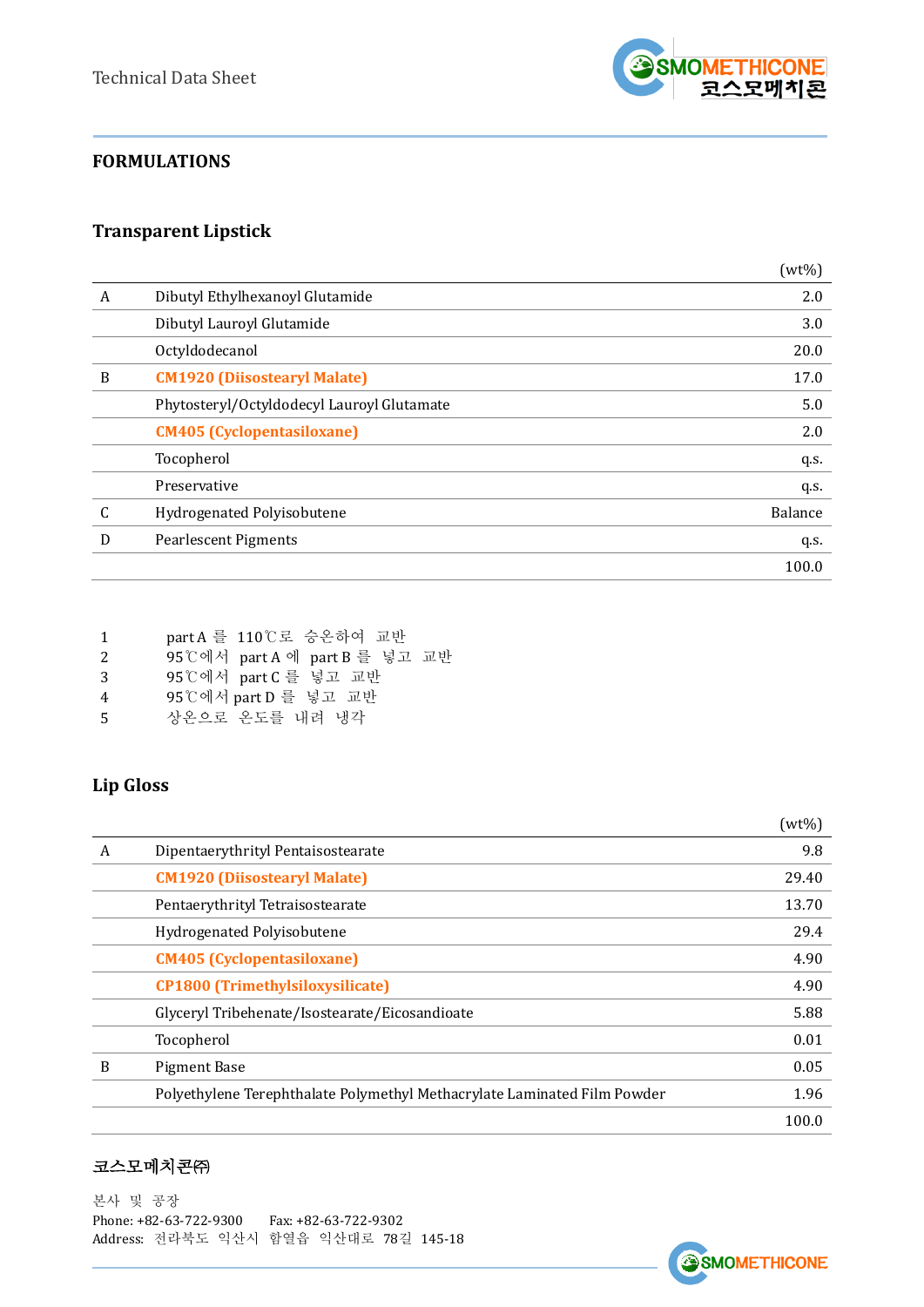

## **Lip Stick**

|                                                                 | $(wt\%)$ |
|-----------------------------------------------------------------|----------|
| Dipentaerythrityl Pentaisostearate                              | 4.99     |
| <b>CM1920 (Diisostearyl Malate)</b>                             | 23.00    |
| Dipentaerythrityl hexahydroxystearate/Hexastearate/Hexarosinate | 12.00    |
| 1-Decene, homopolymer, hydrogenated                             | 11.00    |
| Cetyl Ethylhexanoate                                            | 10.00    |
| Triethylhexanoin                                                | 10.00    |
| Candelilla Wax                                                  | 8.00     |
| Paraffin                                                        | 6.00     |
| Beeswax                                                         | 3.00     |
| Carnauba Wax                                                    | 2.00     |
| <b>Pigment Base</b>                                             | 10.00    |
| Tocopherol                                                      | 0.01     |
|                                                                 | 100.0    |

## **Oil Foundation**

|                                     | $(wt\%)$ |
|-------------------------------------|----------|
| Dipentaerythrityl Pentaisostearate  | 4.99     |
| <b>CM1920 (Diisostearyl Malate)</b> | 10.00    |
| 1-Decene, homopolymer, hydrogenated | 9.00     |
| Cetyl Ethylhexanoate                | 8.00     |
| <b>CM410-10 (Dimethicone 10cs)</b>  | 14.50    |
| Paraffin                            | 6.00     |
| Microcrystalline Wax                | 2.00     |
| Talc                                | 15.00    |
| Mica                                | 15.00    |
| Titanium Dioxide                    | 14.00    |
| Iron Oxides (Yellow)                | 1.00     |
| Iron Oxides (Red)                   | 0.30     |
| Iron Oxides (Black)                 | 0.20     |
| Tocopherol                          | 0.01     |
|                                     | 100.0    |

## 코스모메치콘㈜